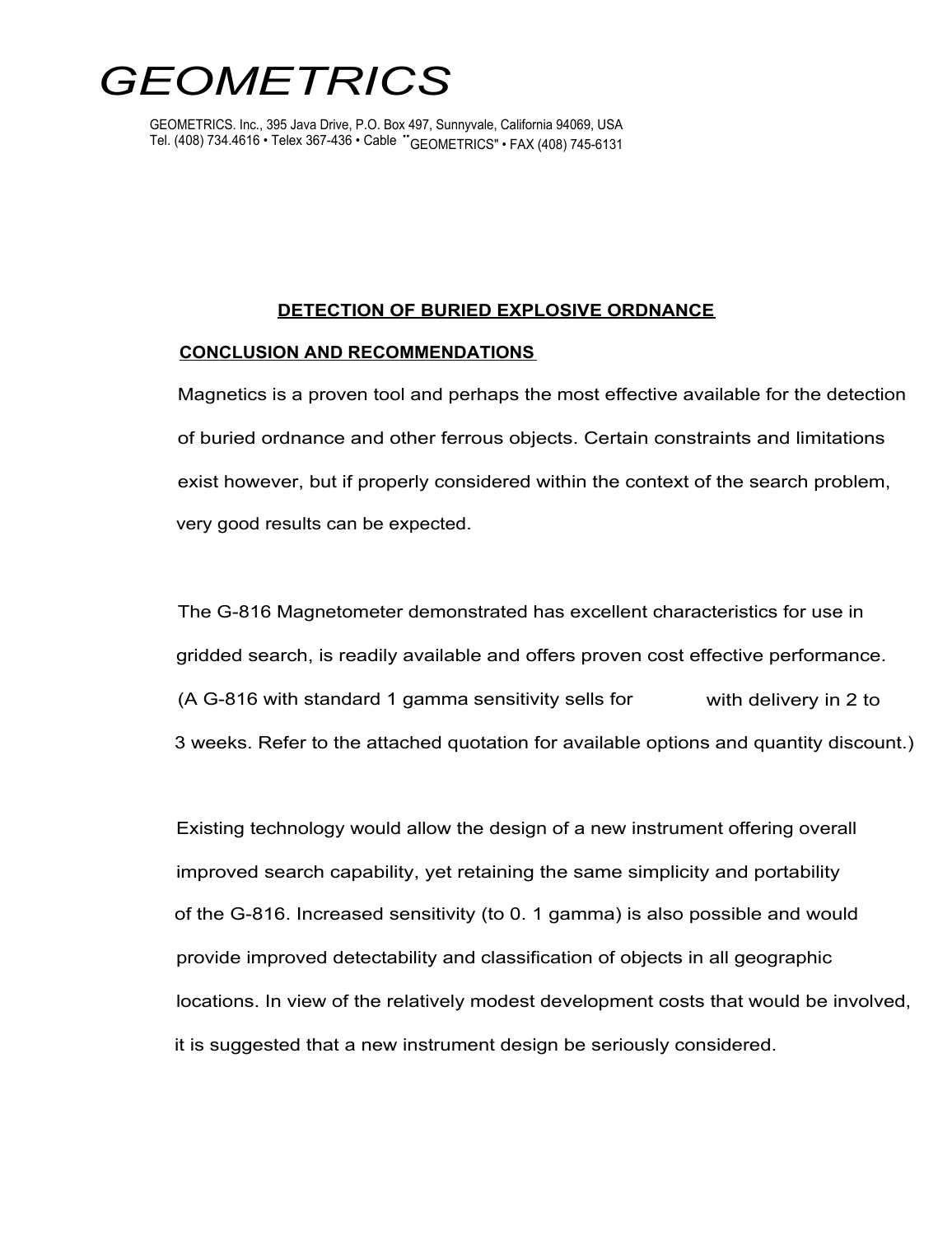For the near term, it is recommended that a number of G-816 units with 0.25 gamma sensitivity be procured and placed into actual search operation using gridded methods. This will allow the necessary field team experience to be gained and provide an immediate and effective search capability at very nominal cost.

## INTRODUCTION

Preliminary field tests were conducted at the U.S. Army Picatinny Arsenal test range on July 11 to assess the feasibility of GeoMetrics' Portable Proton Magnetometer, Model G-816 in the location of buried explosive ordnance. Only one day was available for conducting the test, and thus data were obtained in a hurried manner consisting of "quick look" profiles, some with vertical gradient (dif erence) measurements, over a variety of target types and sizes buried at differing but accurately (mown depths.

The instrument used in the test was a standard field magnetometer originally designed for man-carry geophysical surveys. Both 1 and 0.25 gamma sensitivities were available - selectable by switch with the measured data displayed as a 5 digit number (total field) directly in gammas. Each measurement cycle is initiated by a pushbutton and requires a total of 6 seconds to obtain and display. Measurements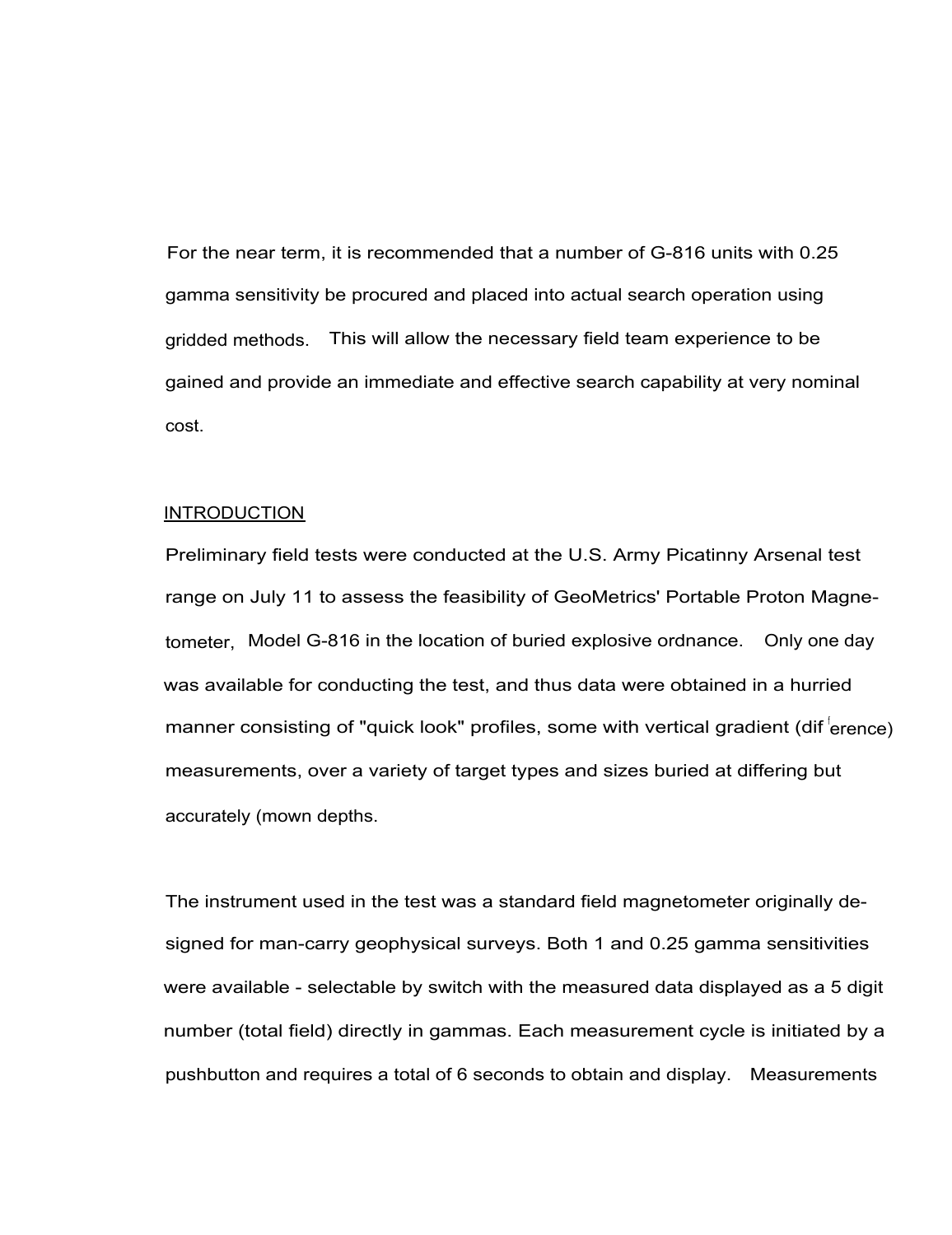are not subject to the effects of temperature, orientation, leveling or normal movements in carrying. The sensor was mounted on an 8 ft. staff, with a 2 ft. staff section fixed to the opposite end allowing rapid readings at 2 ft. and 8 ft. heights above the ground. The instrument was operated by a Picatinny Arsenal technician (without previous experience in proton magnetometers) and after a few minutes of instruction, he found it simple and easy to use.

It should be noted that a proton magnetometer, as opposed to a fluxgate type, measures the scaler magnitude of the total intensity, allows quantitative data to be obtained from a single moving sensor, is intrinsically calibrated at all times and operates equally well in all earth's fields and dip angles.

#### **TEST SITE**

The presence of nearby magnetic materials (roadbed crushed rock, a buried water line, telephone and power line etc.) located North and South of the test site, resulted in high local gradients which in some cases exceed the target anomalies. In addition, individual pieces of the roadbed material were scattered (buried) close by the targets. Together these effects produced a somewhat limiting condition, but nevertheless are representative of actual field conditions that will sometimes be encountered. The superpositon of target and background anomalies was confusing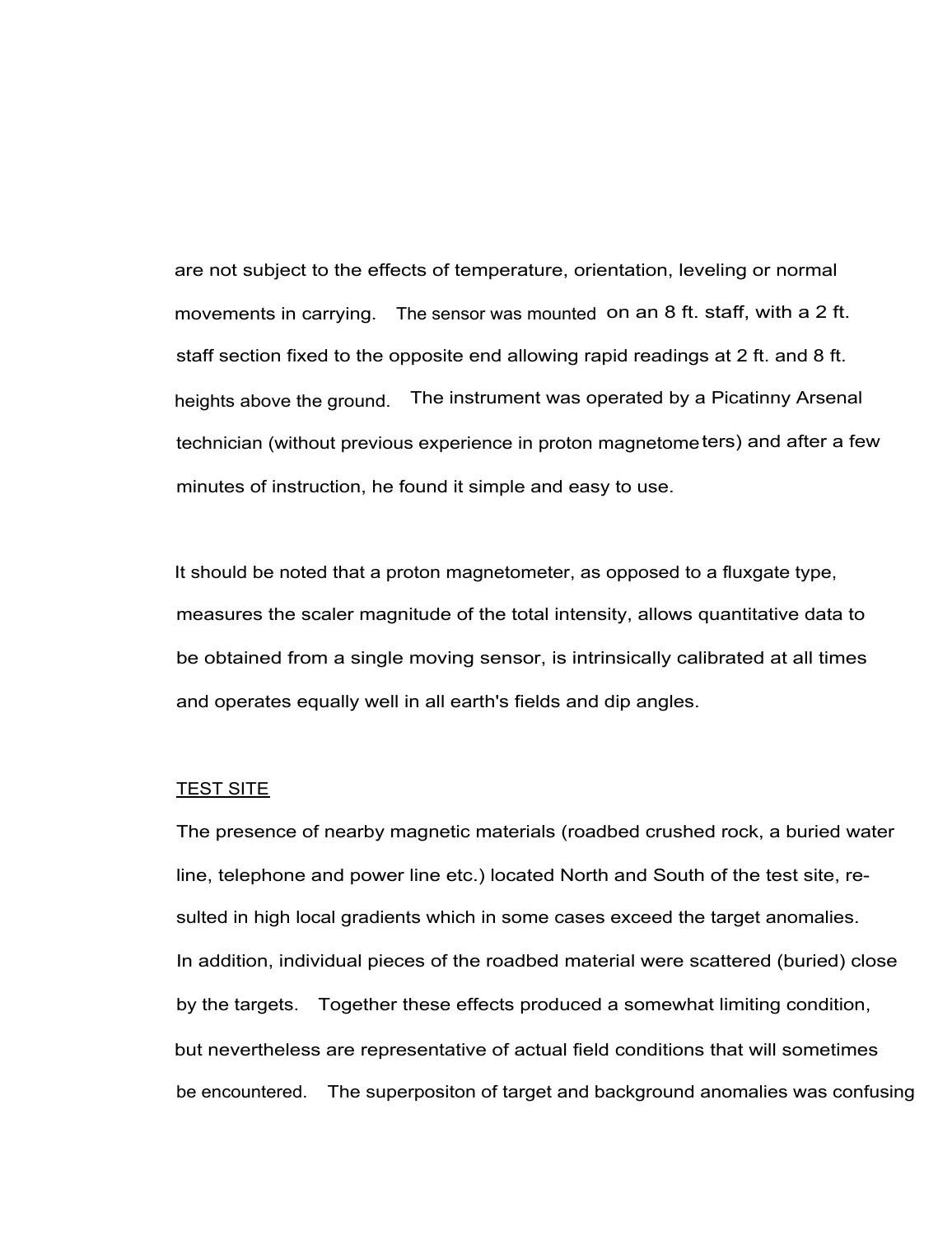until the data were plotted, but did not substantially hamper the overall search nor affect the results.

The targets were picked at random from the many available and from 1 to 3 profiles were run directly over and to each side of the target. The distance between the readings along each profile was either measured or stepped off by the operator. It is interesting to note that most profiles were not extended sufficiently beyond the target anomaly to fully determine the baseline and thus the true peak to peak amplitude. (This was not evident until the data were plotted.)

#### EVALUATION OF RESULTS(Refer to attached worksheets)

A number of preliminary conclusions may be drawn pertaining to the operation of the instrument itself, the detectability of the various objects, the determination of depth and preferred methods of operation for various survey problems.

1. A 750 lbs. bomb having an approximate ferrous mass of 450 lbs., may be clearly and easily recognized when buried 18 ft. beneath the surface with the magnetometer sensor 2 ft. above ground level. (A sensor to target separation of 20 ft.) Indeed, the anomaly is sufficiently large to obtain even greater range of detection, perhaps, as much as 30 ft. in all earth's fields having a dip angle greater than 45 degrees. However, in one of the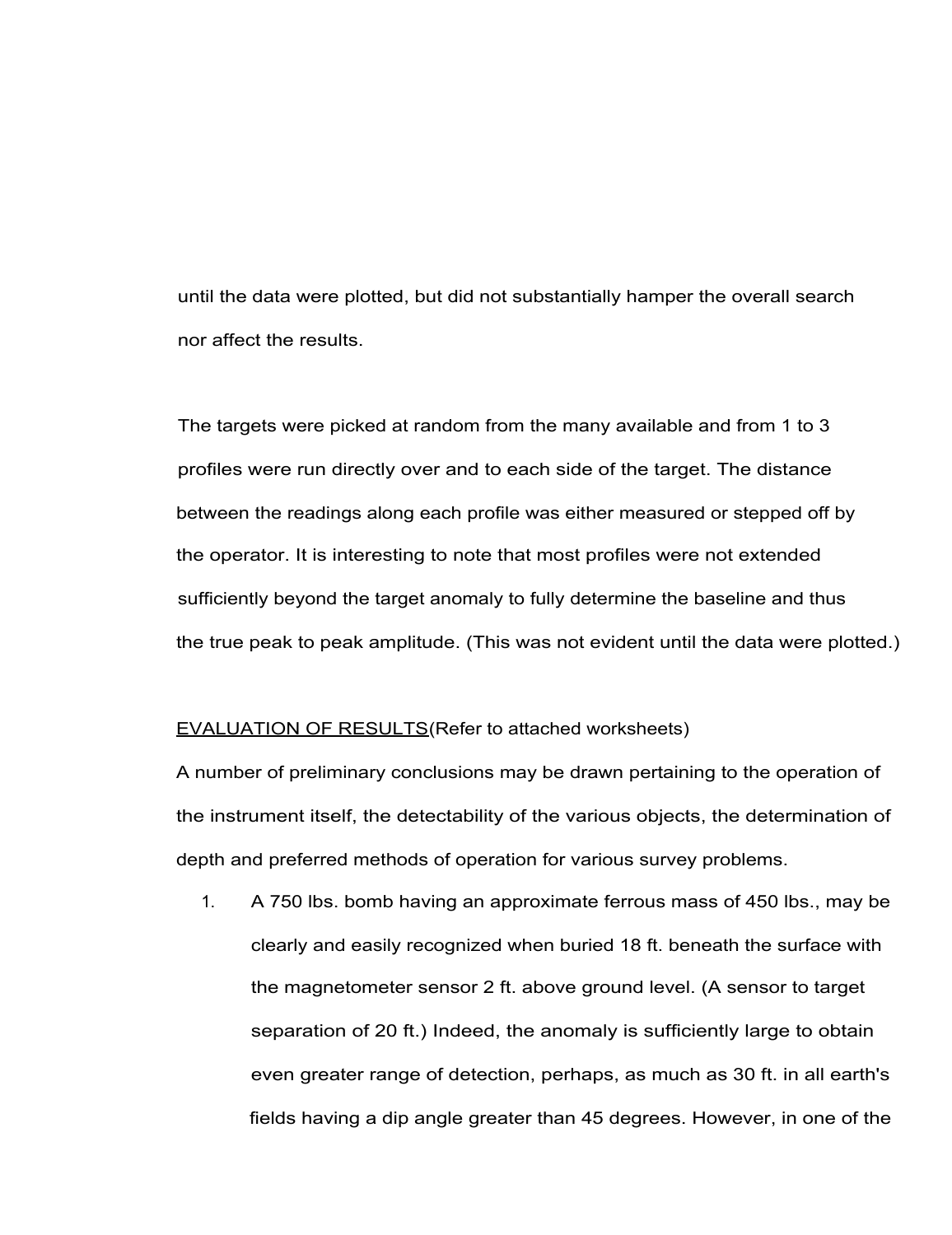three tests over different bombs, each of 750 lb. size, the bomb buried at 15 ft. for a total bomb to sensor separation of 17 ft. did not provide a clearly recognizable signature. It was determined that this particular bomb had a large induced magnetic moment, possibly one-half the total magnetic effect, and the permanent moment w s polarized in opposition to the earth's field. It is also noted that the same combination of induced and permanent effects occurred on one of the five tests over 250 lbs. bombs, but not on the four tests over 100 lb. bombs.

- 2. Thus, as a first step in establishing the effective range of detectability for objects of various shape and mass, the proportion of permanent and induced moments must be determined to a rough order of accuracy. With this information, the grid or profile spacing can be selected for best efficiency in covering the target area and to insure a high probability that all objects will be located. As an example, for 750 lb. bombs at a dip angle of 60° and 1 gamma sensitivity, the effective detection range might be set at 14 feet and the profile spacing at 28 feet.
- 3. It would be useful to run a quick series of tests over ordnance placed on the ground whenever a search is conducted at a new geographic location. This provides reference data for each ordnance type at that particular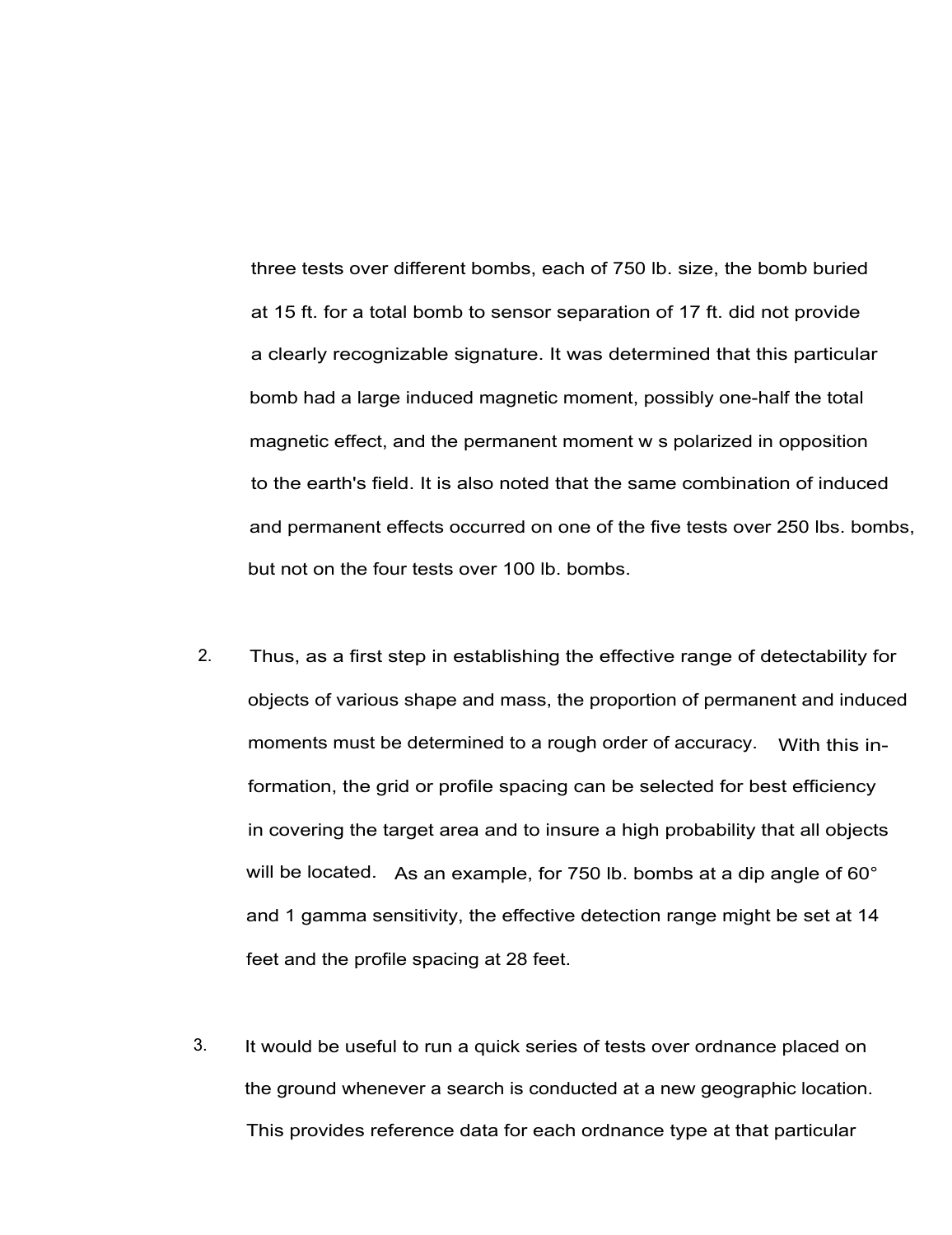magnetic dip angle and the determination of optimum range of detection, profile separation and target classification.

- 4. The careful plotting and examination of target signatures (amplitude and width) allows a reasonable estimate of the object size. Thus an 81 mm shell or other small mass might be discriminated against, say a 100 lb bomb. It would, however, be difficult to discriminate a large bomb fragment from shells or other metallic debris of a similar size.
- 5. Calculations of depth are easily done to a rough accuracy and requires only that measurements be made at two elevations over the target. A simple cardboard slide rule could he constructed allowing the calculation to be done quickly and easily, even by relatively inexperienced personnel.

# SEARCH METHODS AND INSTRUMENT REQUIREMENTS

It seems particularly important to determine the method of search that most nearly meets the majority of requirements, and then design or adapt existing instruments to fit the method selected. In this manner, the instrument performance can be optimized for specific objectives, such as rapid coverage of a large area or detailed precise coverage over small areas. Generally, these methods fall into 3 categories: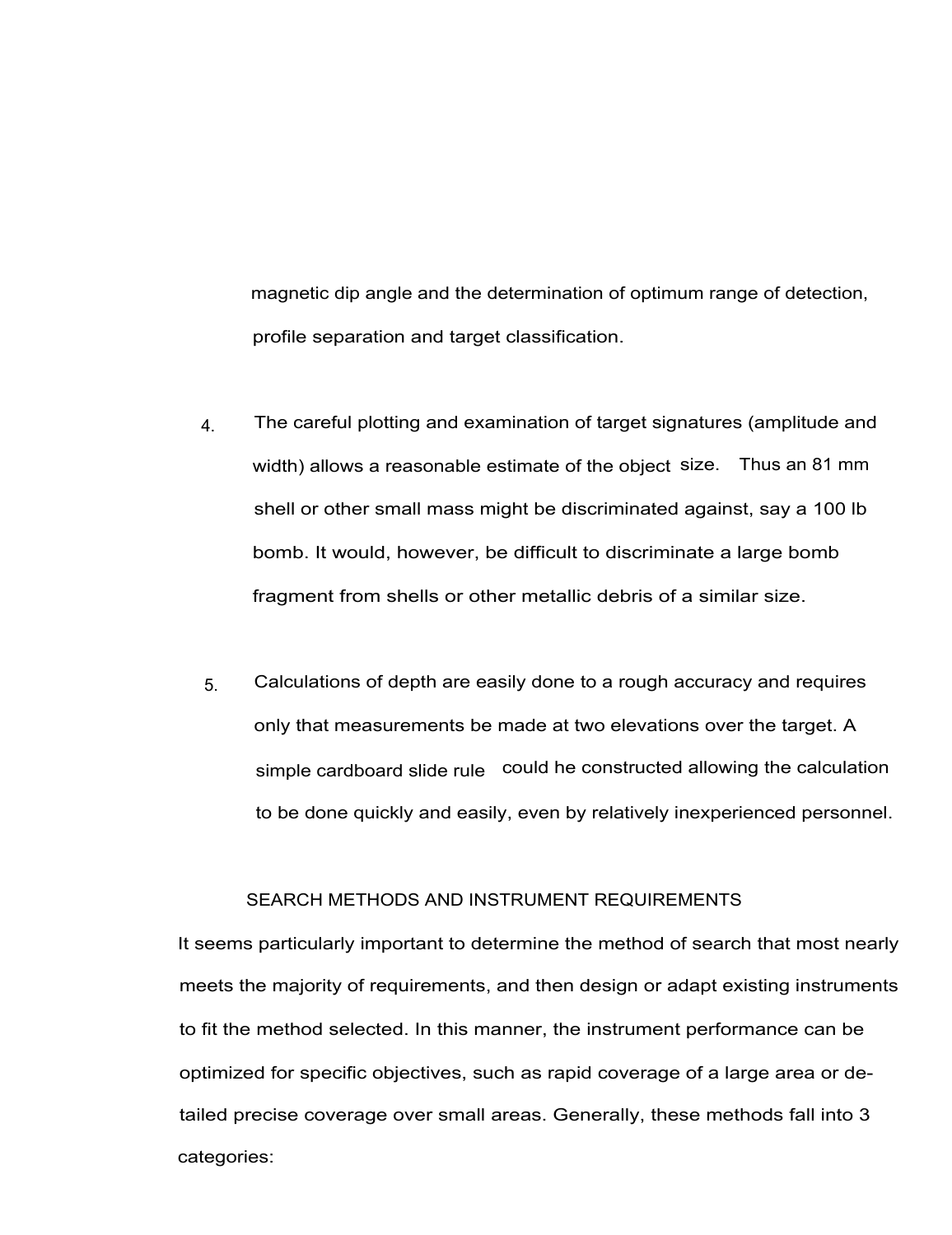An accurately measured grid over the target area with measurements taken at intersecting grid lines and plotted in contour or profile form.

- B. A series of adjacent profiles more or less equally spaced apart with measurements made continuously along the profile and interpreted in real time by the operator.
- C. A combination of A and B.

# GRIDDED SEARCH

To insure effective results, the instrument must provide measurements with a high degree of accuracy and a sensitivity of at least 1 gamma. Measurements must not be influenced by environmental effects and must be obtained rapidly with only a few seconds for set up and readout at each station. In addition, the data must not be ambiguous (subject to individual adjustment or interpretation) and without need of further correction.

The gridded search method is of necessity quite slow and the effective area of search relatively small for each day's operation. In addition, the data are not meaningful to the operator except in a gross sense until tabulated and plotted. These factors, however, are not constraining in many cases and are offset by the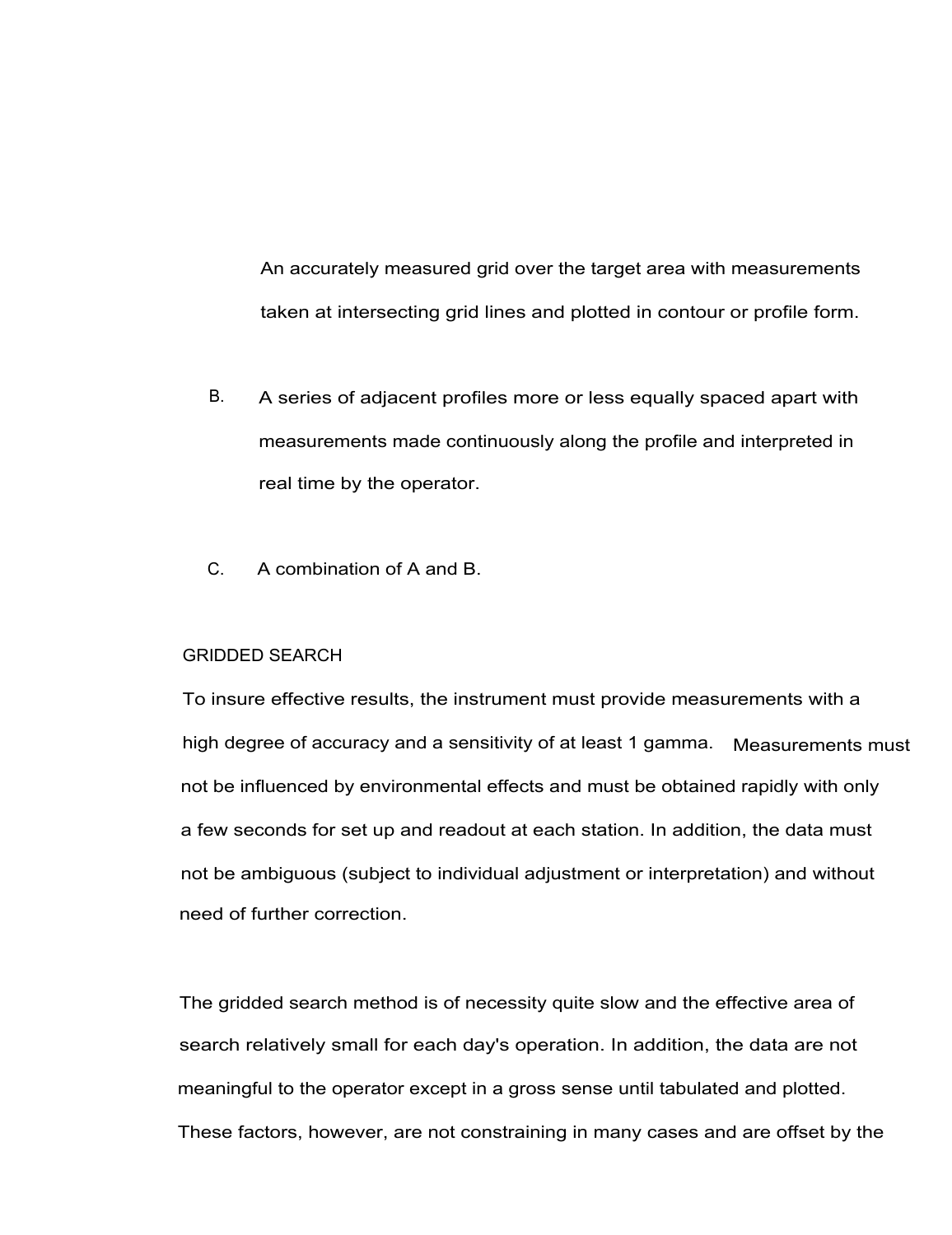ready availability, low cost and precise operation of available instruments.

# PROFILE SEARCH

To increase the speed and thus the size of an area that can be covered, the instrument must have more rapid readout capabilities (one or two reads per second), an audio tone or meter display to indicate anomalous peaks, single or perhaps dual sensor (gradient) capability, and must not be sensitive to orientation or movement. A team of such instruments might cover, perhaps, one square mile per day with a fair probability that all objects of interest would. be located. Target anomalies could be flagged for later, more detailed coverage and examination.

The profile search method is less precise than the ridded search and has greater likelihood of missing deeply buried objects or low amplitude anomalies. Optimized instruments are not readily available or suffer from excessive cost, sensor motion or other constraints.

## ANALOG PROFILE SEARCH

An alternative approach to the profile search method would be to include capability for analog strip chart recording as an integral part of the readout display, together with dual sensor (gradient) operation. While the use of dual sensors is inherently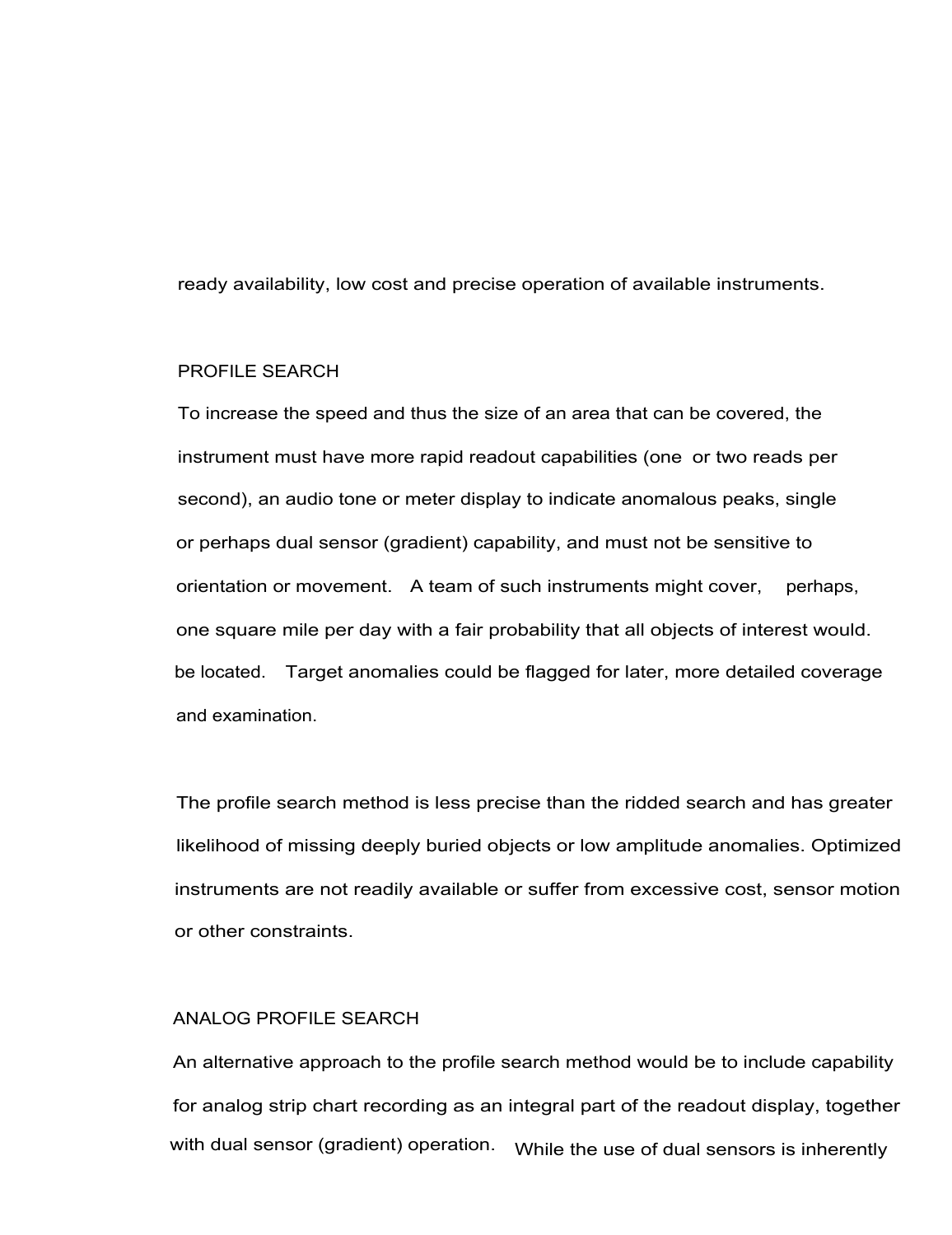less sensitive, it removes the local geologic background , more sharply defines the anomaly, and in general provides improved definition. Recording the output on a strip-chart recorder allows rapid traverses over large areas with measurement and chart speed synchronized to the walking speed of the operator. Thus a series of adjacent profile records, if laid down side by side, would have a common start/stop line and would be reasonably accurate in distance along the profile length. This method of profile analysis provides a rapidly assembled graphic display of all targets and their approximate relative location over any given area. It would be quick and efficient, nearly as accurate as the ridded search and would allow 3 to 4 times the area to be covered.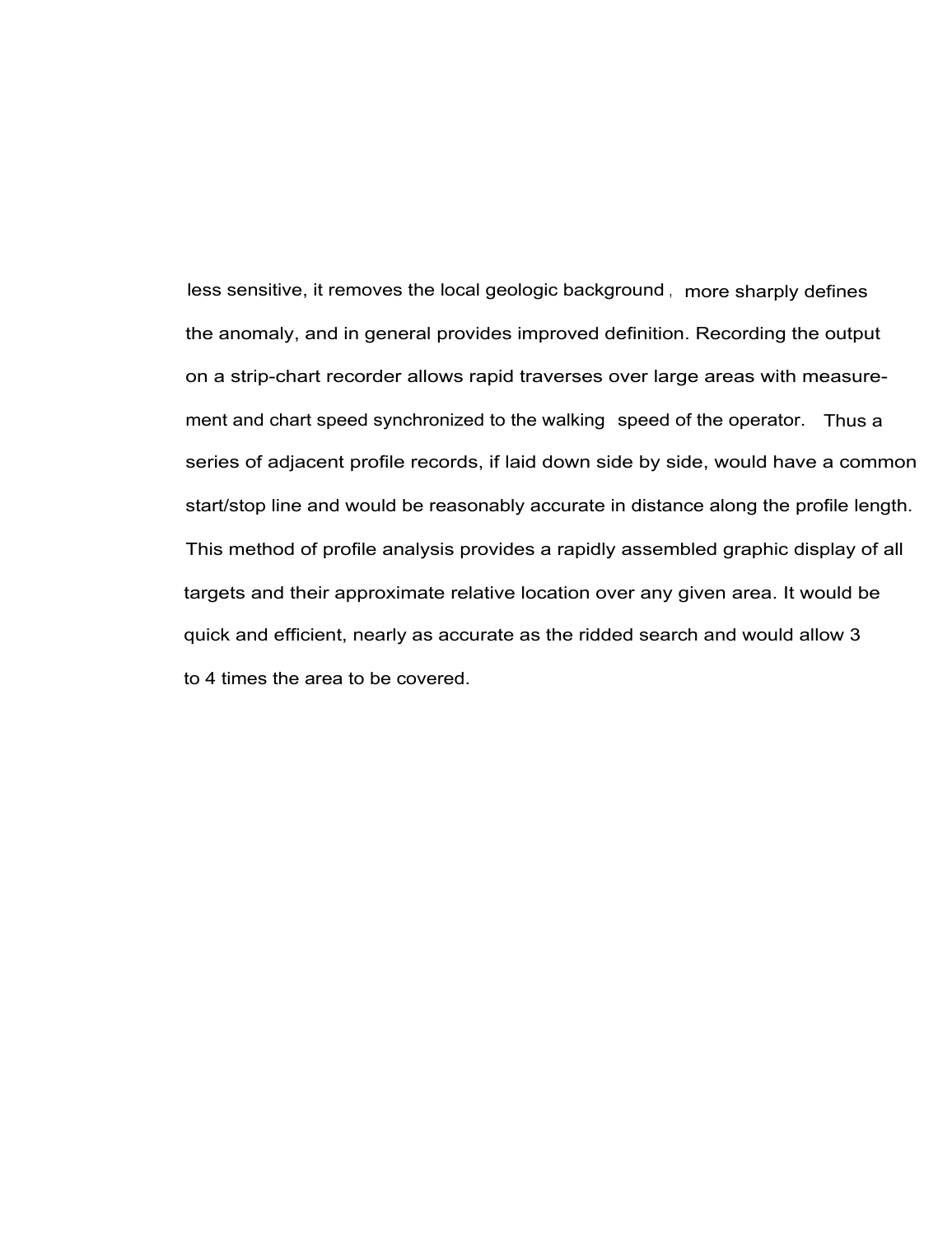105 m m shell-vertical<br>..22" depts below ground surface<br>.ci 5 g= mm= sensetivety るどう -sonser 2.ft zbove ground<br>-sonser 8.ft zbove ground  $\leftarrow$ 

105 nun shell Herizontil west<br>26" depik belew groundsurtu<br>035 gromme sensitivity

senser a ft stove ground Sensor I ft about ground - sensor at ground level - 26" septemention Target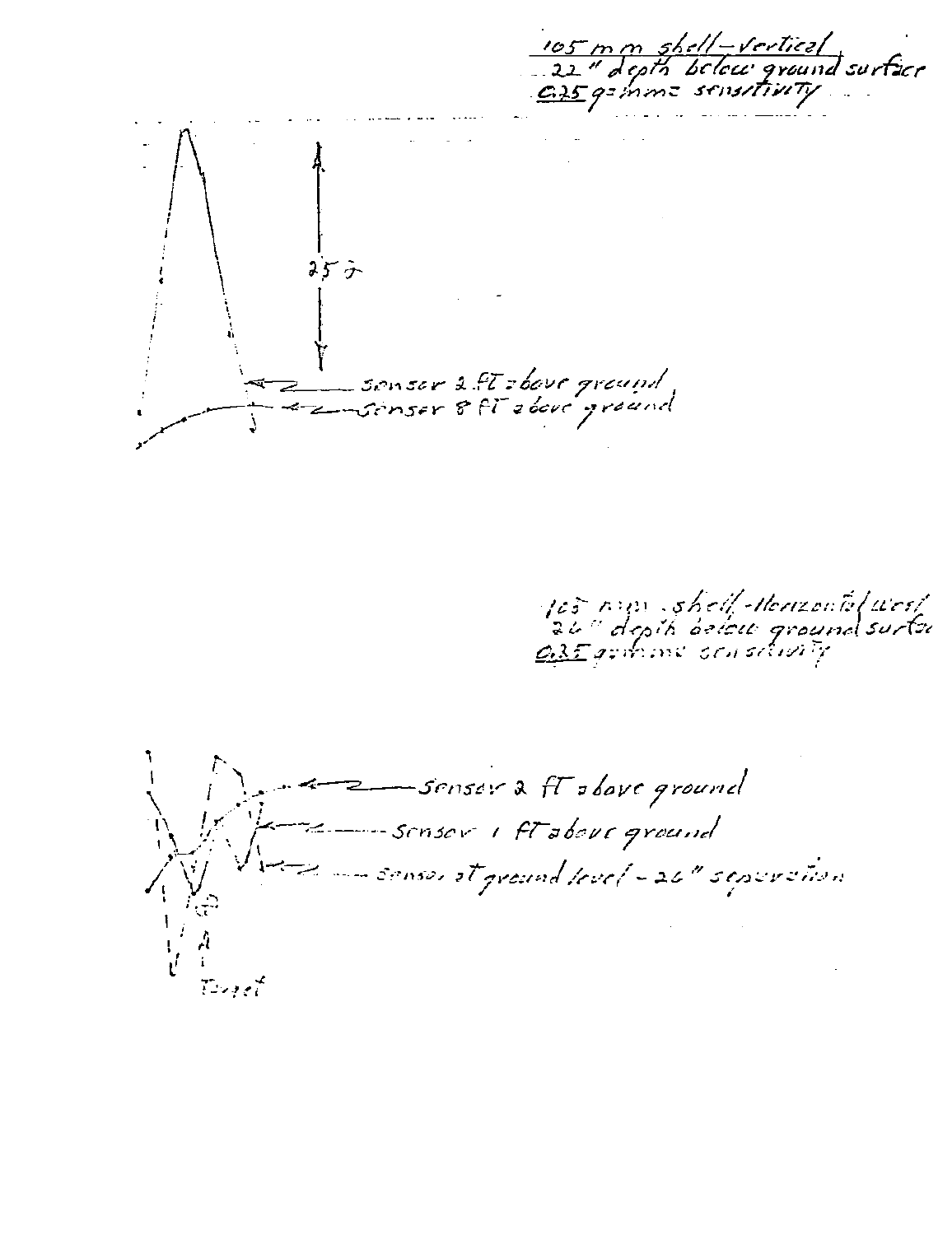

81 mm modes Heresatel Vest<br>17" depto belsur ground surface<br>sensor 2 ft zoour ground<br><u>als gemme sensitive</u>ly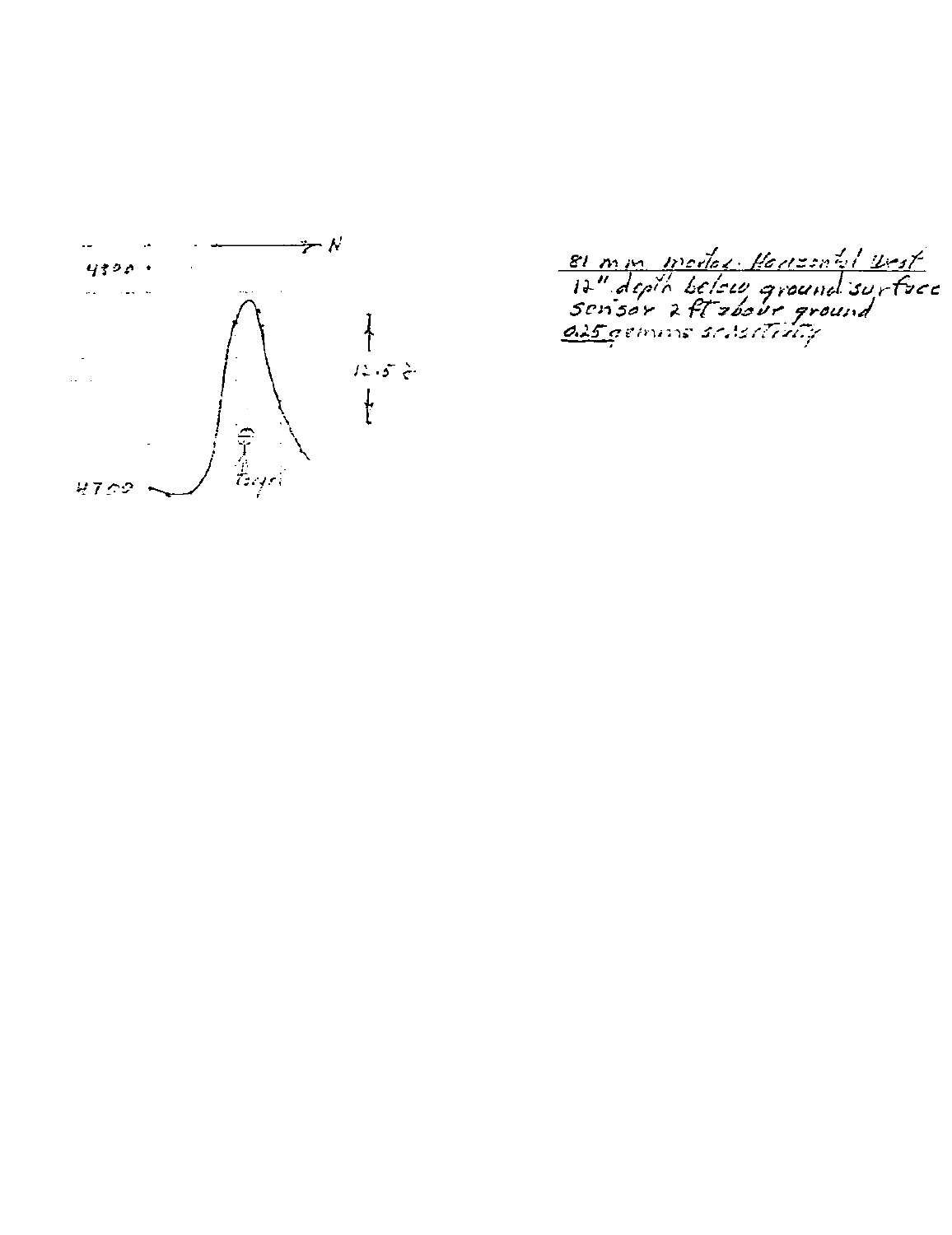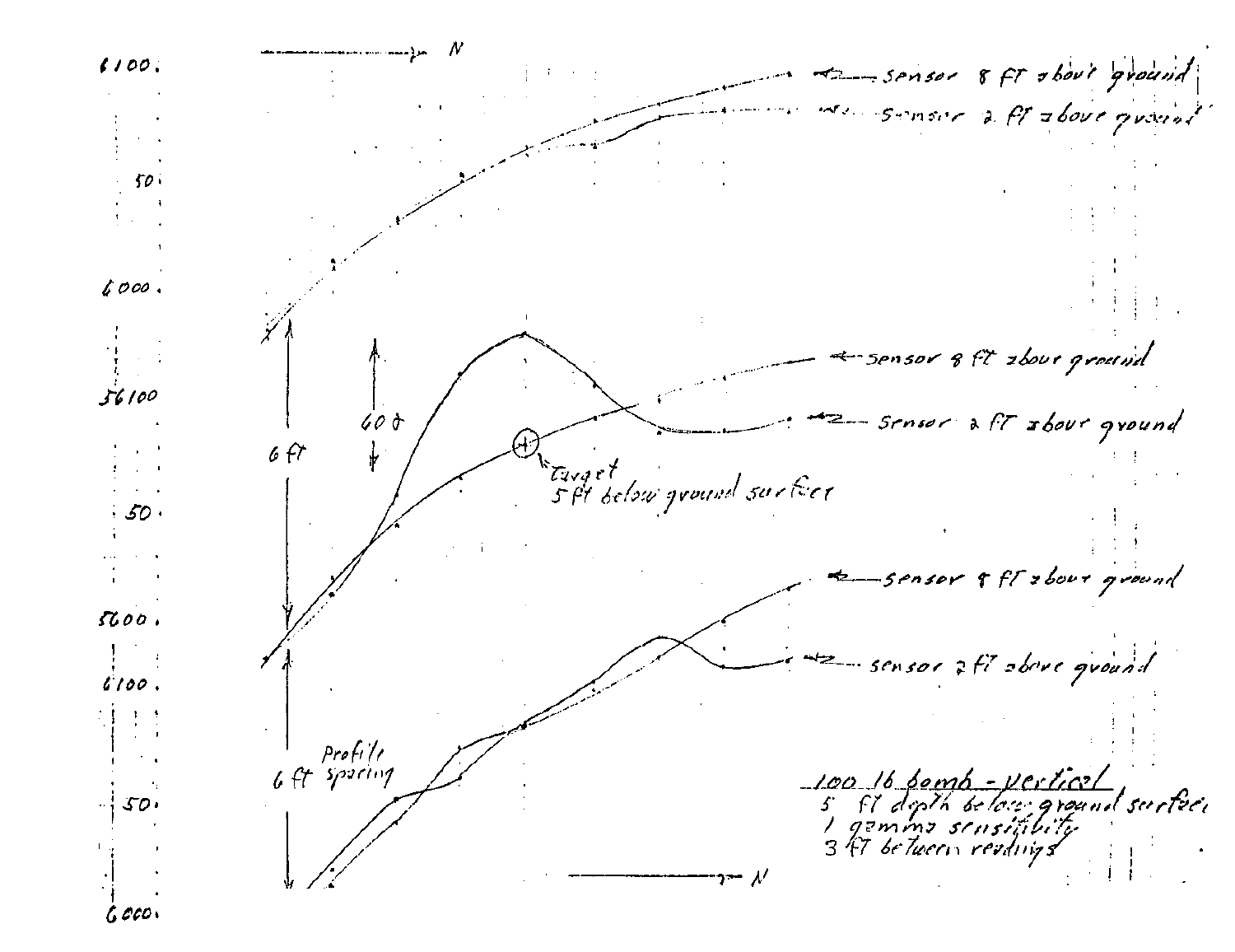<u>ICC Ib. bonnb -vertice</u><br>8 ft depth below sur sensor aft<br>złove graund <u>2015</u> ISZ 00 25 J fT beTü*e*rn reading. sor 8ftztavegreund  $25100$  $\dot{z} =$ Targel  $\frac{742}{1}$  $when$   $\epsilon$  ;  $25000$  $s$  and or /sowrce  $\frac{1}{2}$  separation  $(f_1)$  $\bar{z}$  = مەم4 - ي Ŕ. D. Herence in height ithueon sensors of  $L \nsubseteq \mathbb{R}$ gensor 1 and nome Samoths Difference in بره جدا جزا টি হৈছে। D. H. in V behar 200  $T\bar{\varepsilon}_p(z)$ <u>sann</u> | 10 FT depth beleis surfeer<br><u>035 g</u>emme s'en*silvaly*  $S^{2y|S_0} \subset \mathbb{Z}$  and romand manamolous Fill

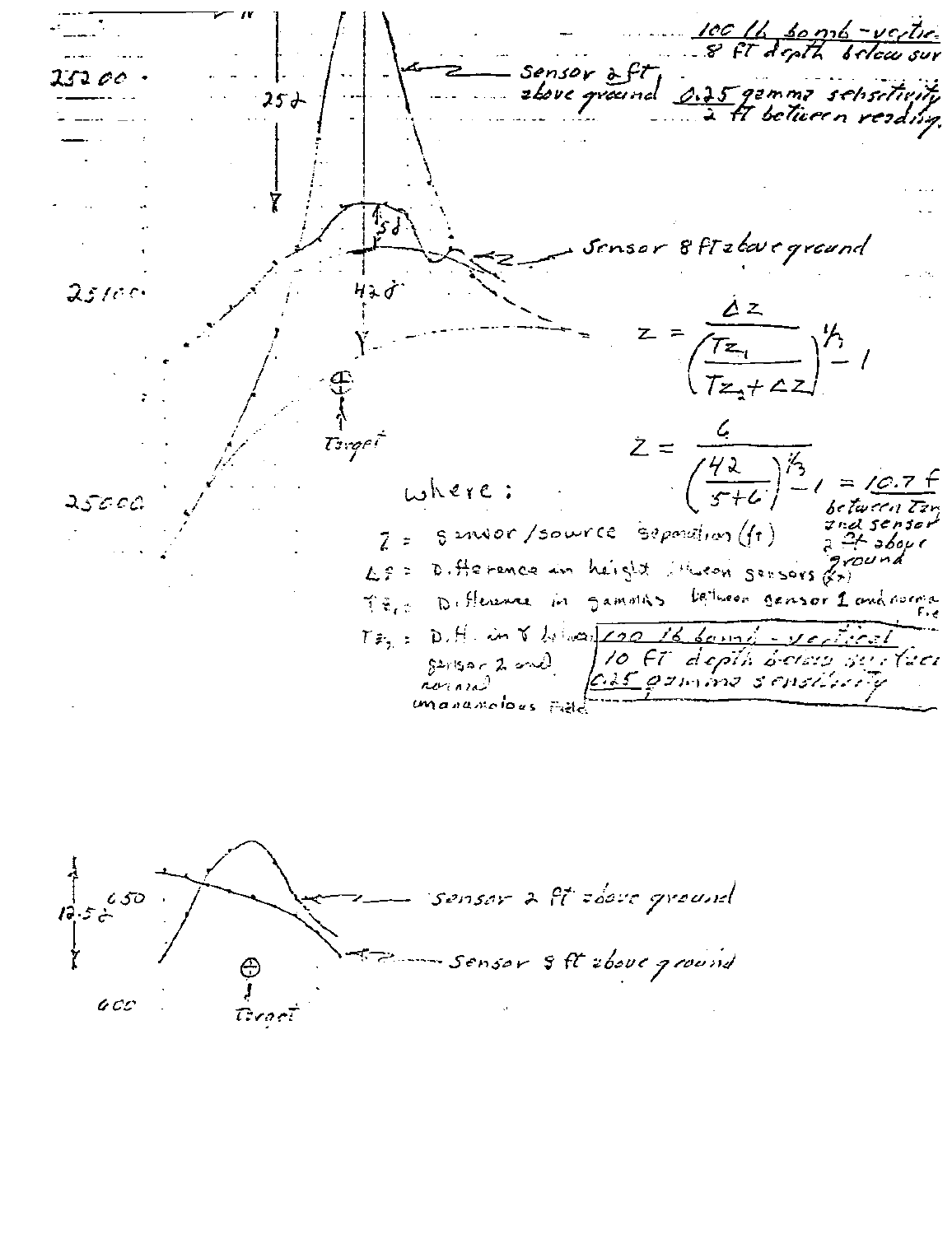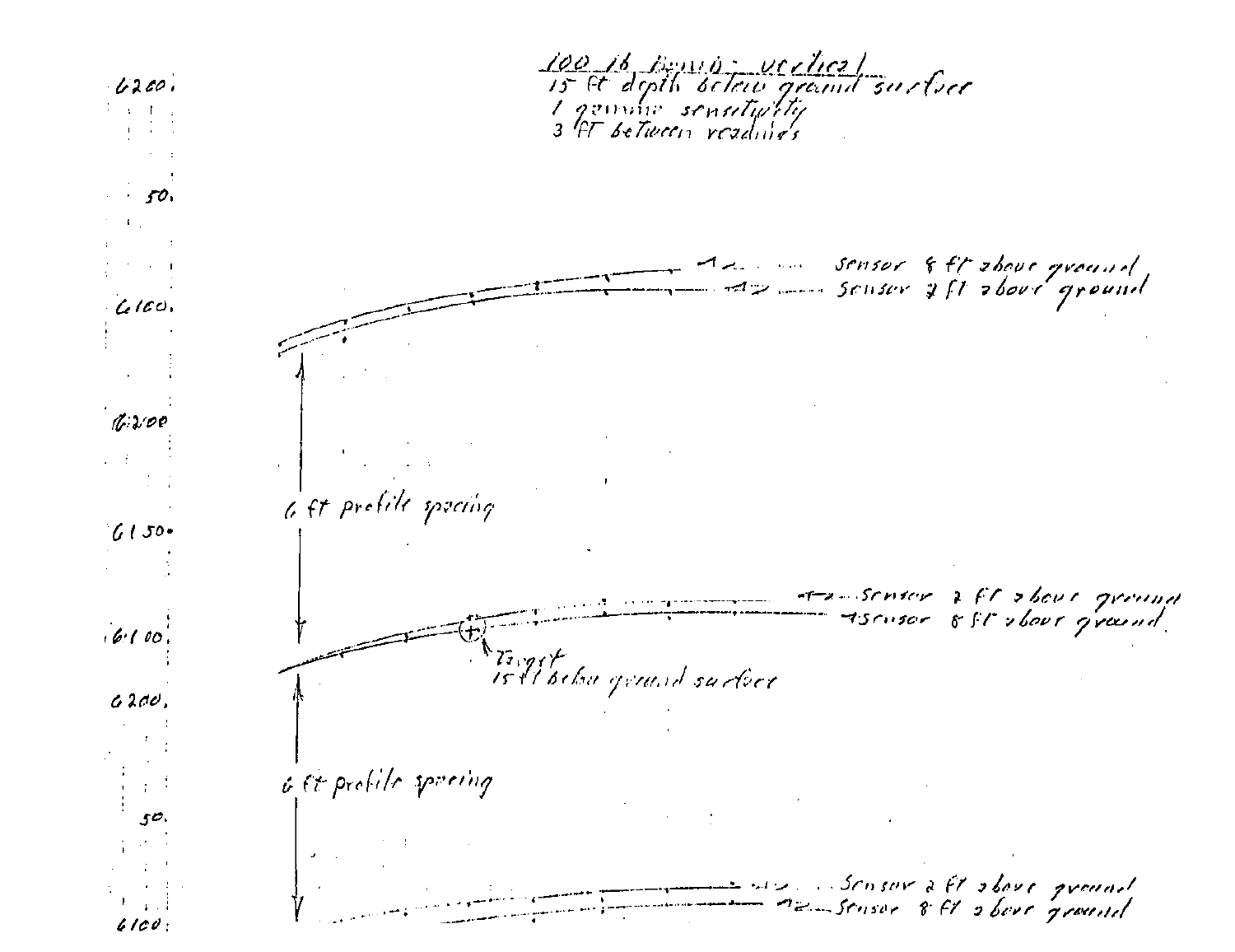100 16 bomb - vertier)<br>15 ft depth below ground surface<br>3 ft between readings ----------Az sensor aft obeve ground<br>Az - sensor 8ft above ground Treget is Et below surface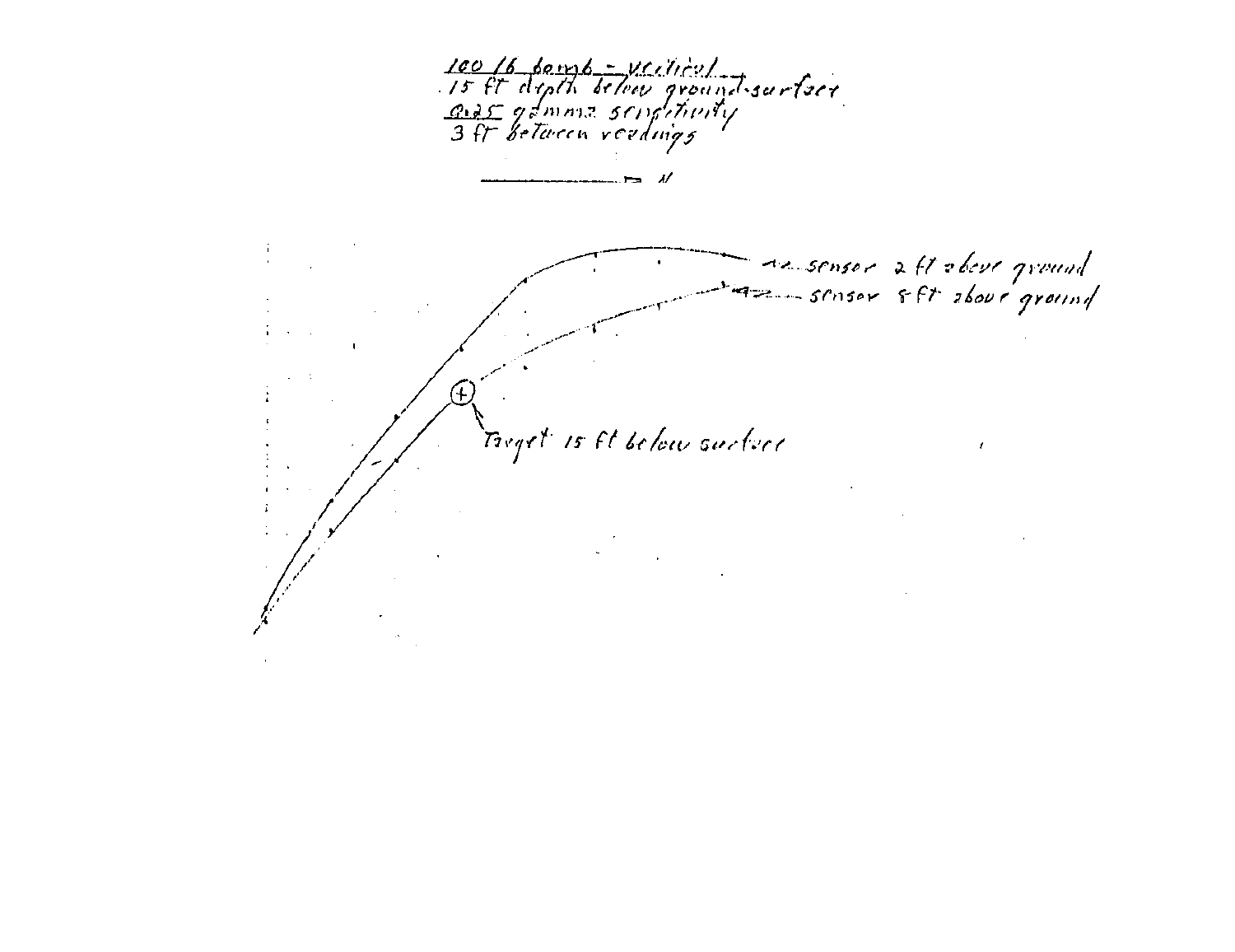750 12 bomb - verticel<br>9 ft dipth below ground surface<br>4 gentine scustituity<br>3 ft between readings 300 80 sensor 8 ft about ground  $\frac{1}{100}$ 54 256 senser aftabout ground  $107$   $\ddot{d}$ 6 ft beliere<br>Prolites  $24 +$  $801$ Tright River urterr Sensor 8ft shows ground Profile<br>No d esenser a ft above ground  $56350$ 300 6 St believe The senser & C sleve ground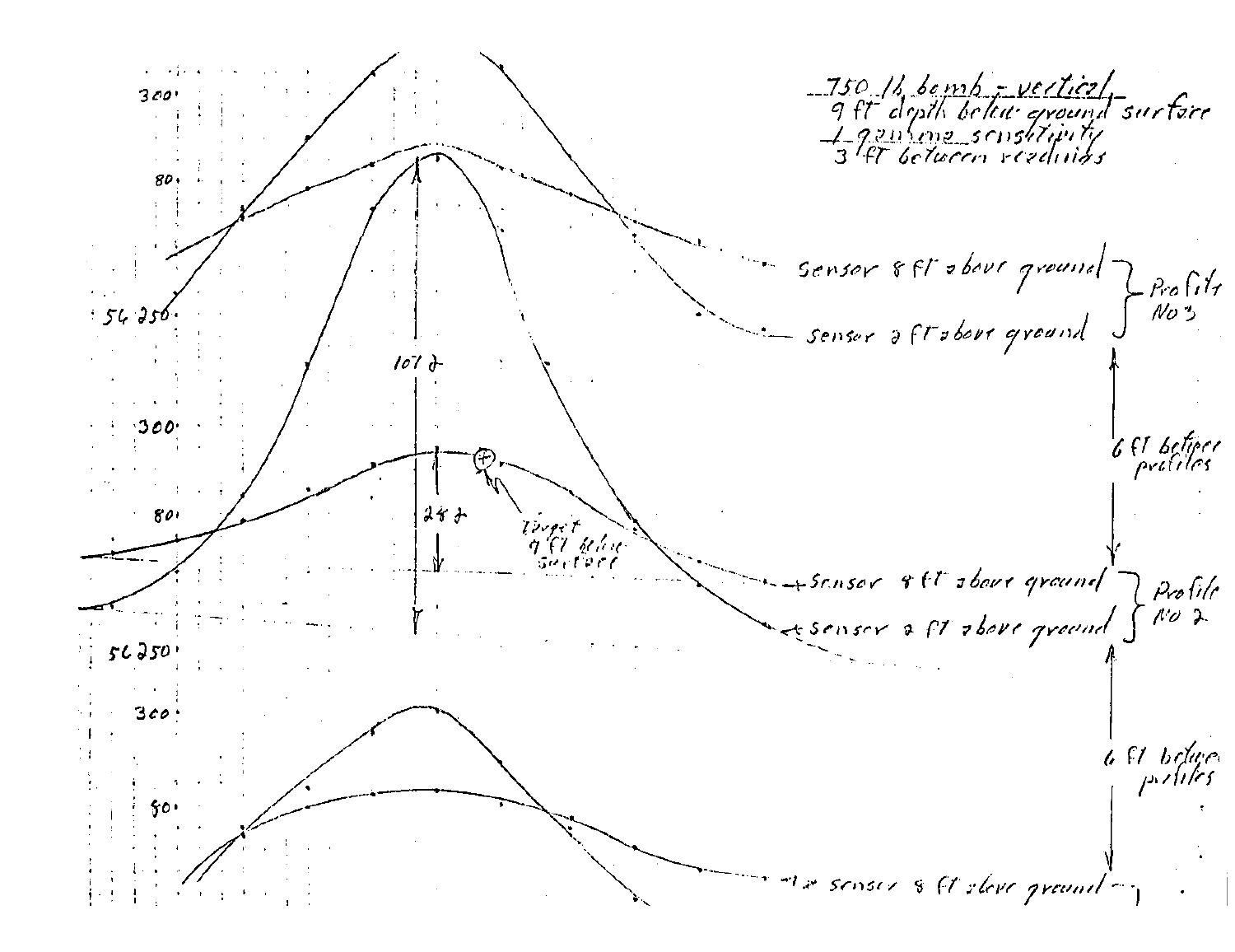-750 la dense - Verliert<br>15. Ft depth below surfeer genries sensitivity, He sensor aft above ground Profi Gft betien fisensor 8 ft zbour ground-Profi<br>| No sensor a ft above ground Türget is ft below surfuce 641 Getwee sensor 8 ft sbore ground-5 d  $\frac{\partial \omega}{\partial \omega_i}$ 2 sensor oft obere greand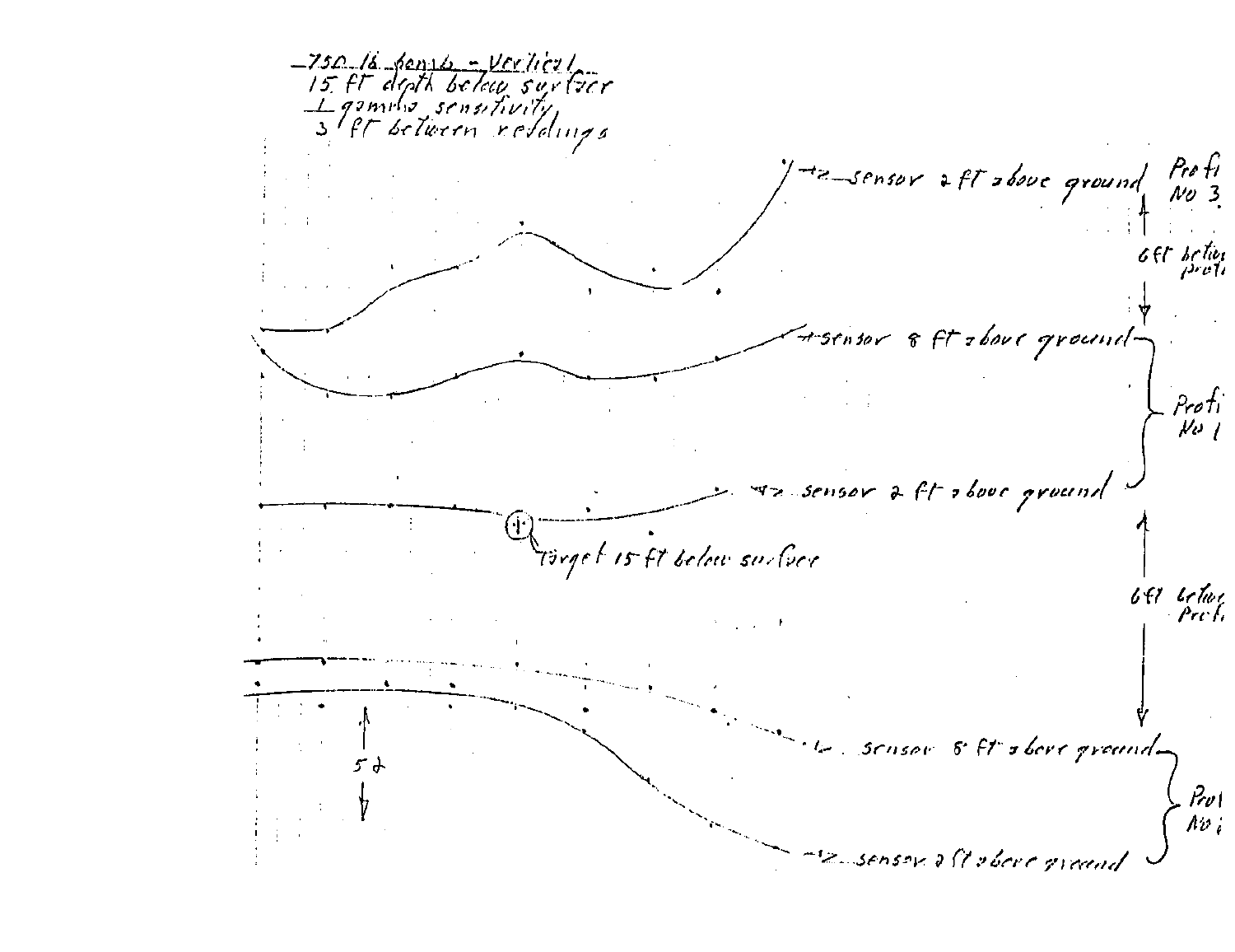

750 16 bemb - vertical<br>18 F depta below surta<br>sensor 2 ft zbore surfu<br>14 gamme sensitiwity<br>2 ft between reality's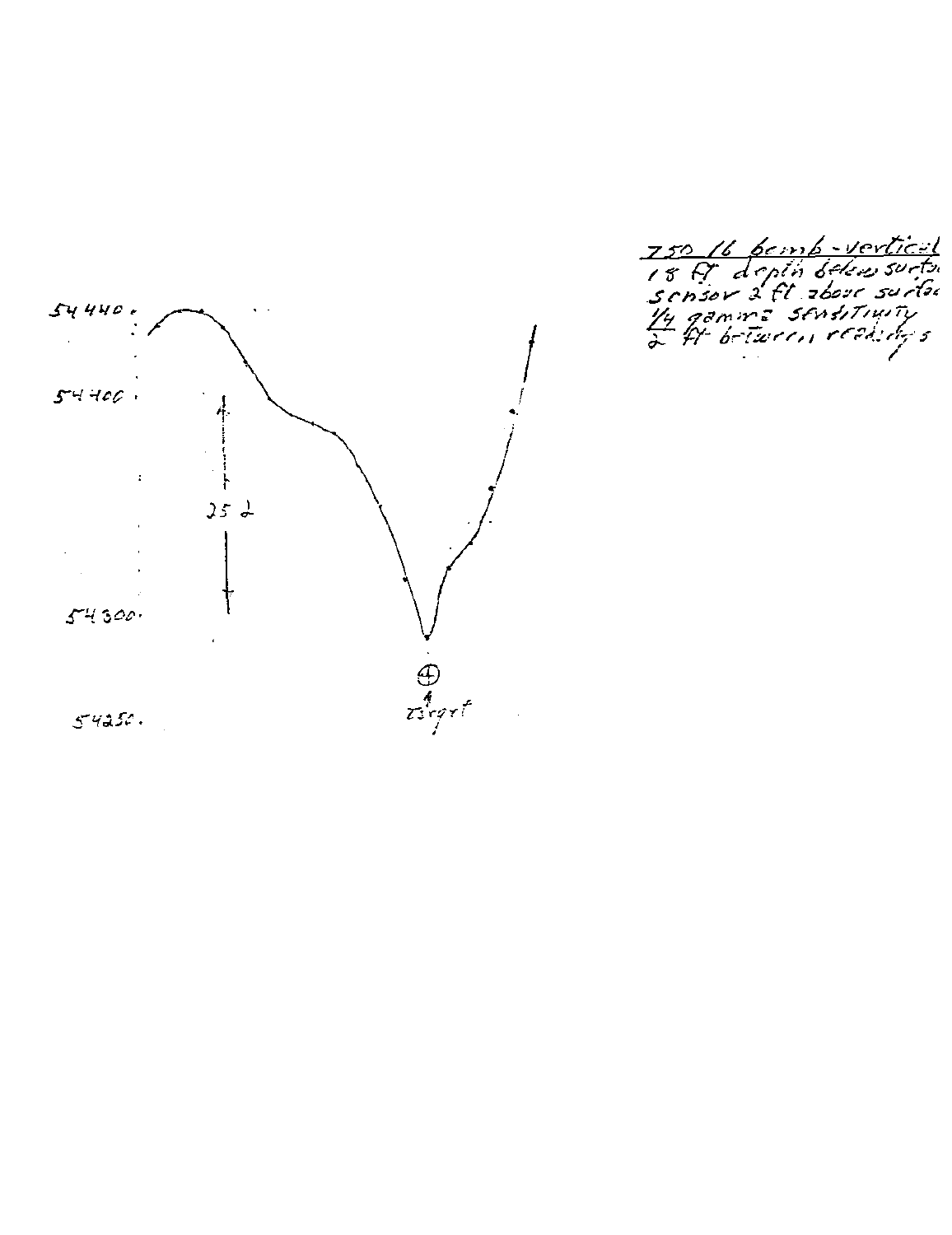5510 **Contractor** 300 -300. 250 16 bomb Horizonts/ Wrst<br>27" depth below ground surfere<br>625 gamma sensitivity  $100 +$  $100:$  $\mathcal{L}(\mathcal{M})$  $950.$  $19C_5$ sensor of ft shove ground والابرسي sensor 10 ft sbore ground 700  $Z = \frac{\Delta Z}{\left(\frac{TZ}{TZ + \Delta Z}\right)}\frac{1}{2} =$  $47600.$  $Z = \frac{6}{\sqrt{\frac{190}{10} + 6}}$  $=\frac{44}{66}$  $5$ rqct  $and$ scusdr  $a$   $F$   $t$   $z$   $b$ *ove* ground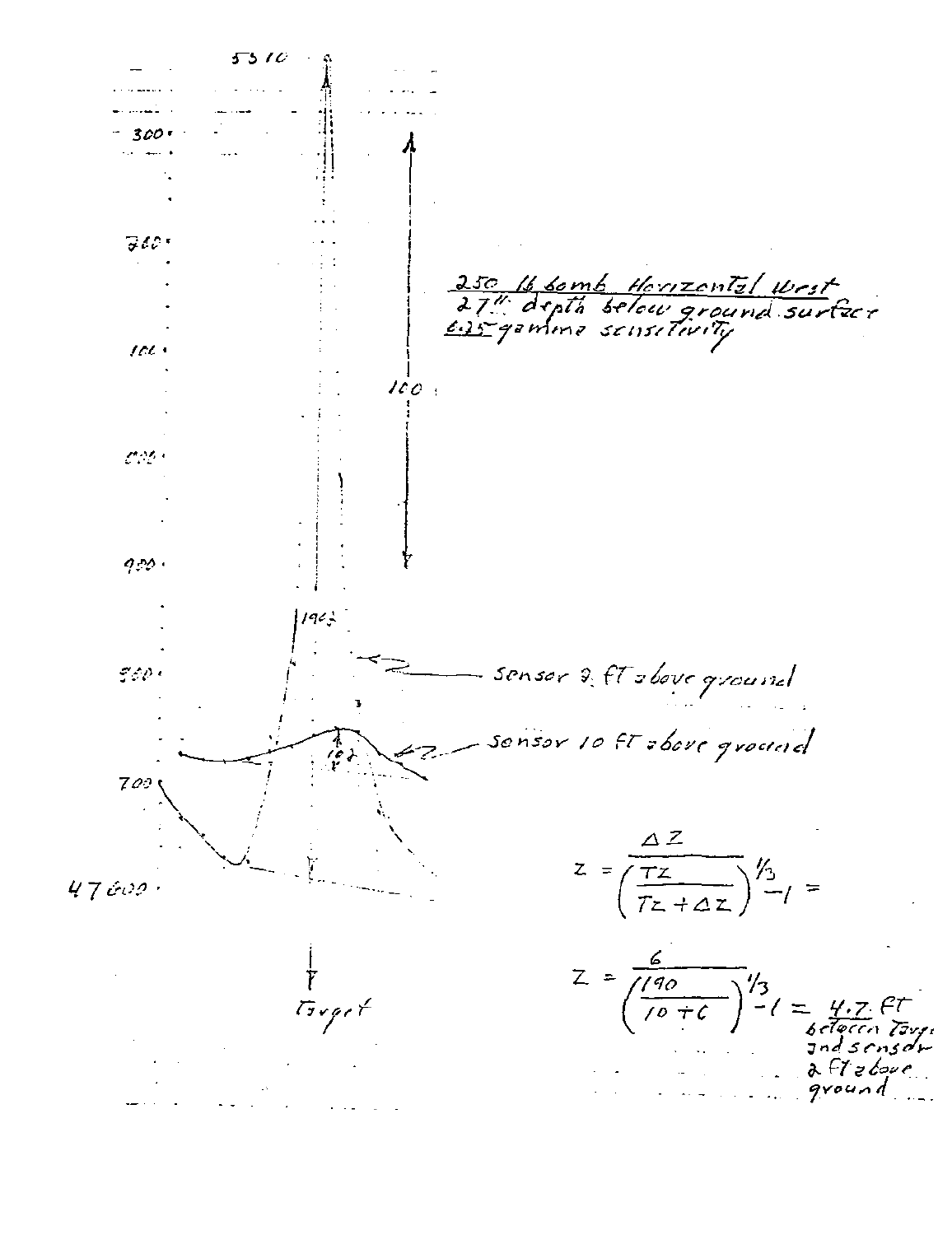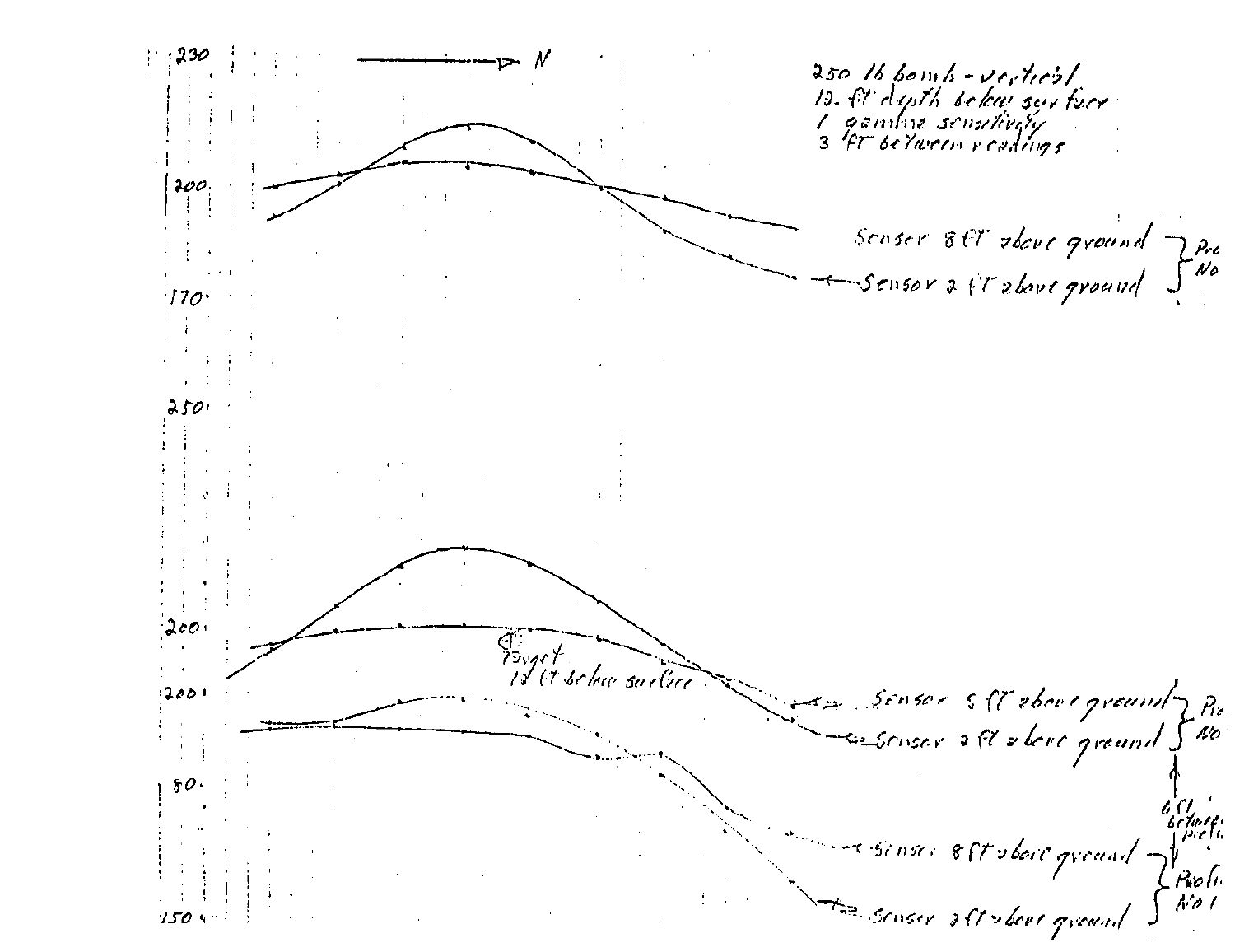

250 /b bomb - Vertical<br>9 Ft depth delett ground supt:<br>Senser 8 Ft above ground<br>235 jeinme seristlivity